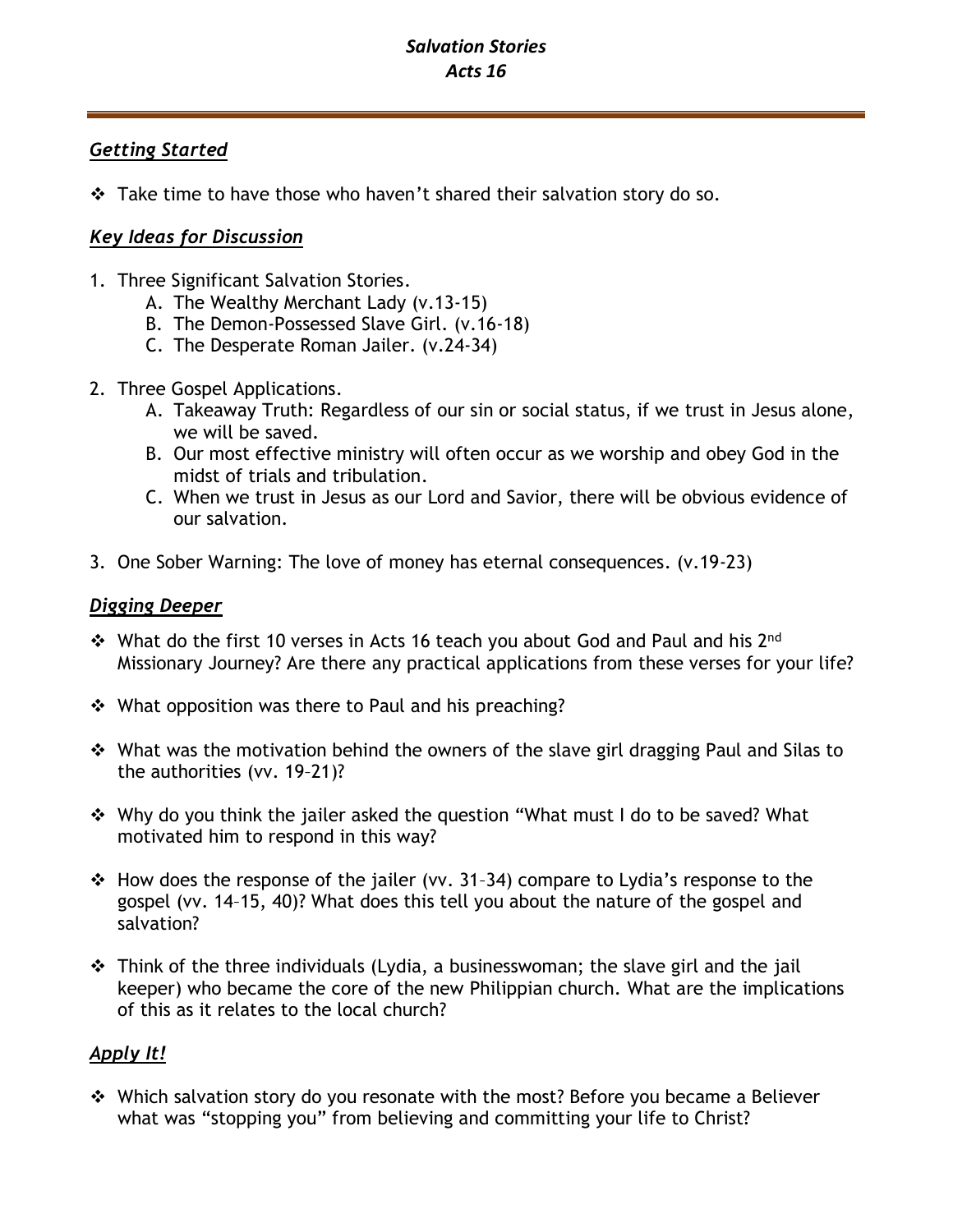# *Salvation Stories Acts 16*

❖ What thoughts arise within you when you consider that your trials and tribulations may be divine appointments for the expansion of God's Kingdom and the good of others?

## *Think About It!*

Paul did not want either the Gospel or the name of God to be "promoted" by one of Satan's slaves, so he cast out the demon. After all, Satan may speak the truth one minute and the next minute tell a lie; and the unsaved would not know the difference. (Warren Wiersbe)

Note from Pastor Jerry: For this year's CG questions, group resources and Bible studies from John Stott (Acts Seeing the Spirit at Work), John MacArthur (MacArthur Bible Studies: Acts), Jack Hayford (Kingdom Power) and Max Lucado (Life Lessons from the Book of Acts) are used in addition to original material.